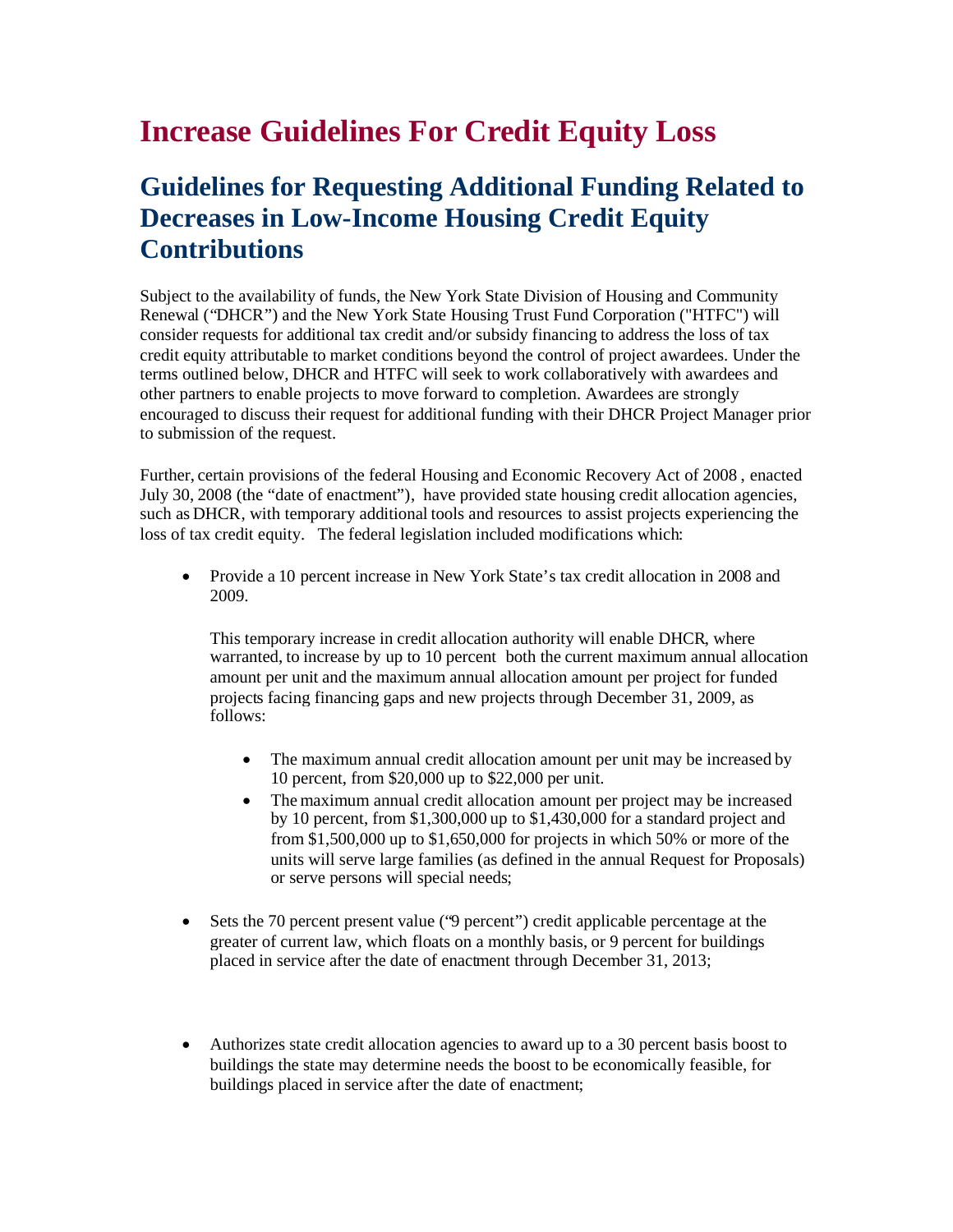- Eliminates below-market federal loans, including the HOME and CDBG programs, from the definition of federally subsidized properties, thus allowing projects with such federal program financing to obtain the 9 percent credit rate for buildings placed in service after date of enactment. (Note: This does not apply to tax-exempt bond financed properties); and,
- Eliminates the prohibition on the 30 percent basis boost for HOME-assisted properties located in Qualified Census Tracts or Difficult Development Areas for such properties placed in service after the date of enactment.

On a case-by-case basis, DHCR will consider utilizing one or more of these tools to provide additional Low-Income Housing Credit to previously selected projects facing a financing gap due to the loss of tax credit equity.

DHCR reserves the authority to provide additional HTFC subsidy financing and/or DHCR allocated tax credits based on an assessment of the project's adherence to the guidelines provided below, the availability of financing from either of these sources, and a determination as to which source will best assure the continued financial feasibility of the project.

#### I. **Submission Requirements**

Requests for additional funding must be submitted in writing and must include the following:

- o A cover letter explaining the nature and extent of the current gap in financing associated with the decrease in credit equity contribution proposed by the syndicator/credit equity investor, as well as a narrative clearly describing each action taken by the awardee to resolve the financing gap;
- o Updated Development Budget (Exhibit 3) reflecting the new funding being requested and any changed, or new, financing sources;
- o If applicable, Updated Unit Rents/Maintenance Fees & Affordability (Exhibit 4);
- o If applicable, Updated Project Income & Operating Budget (Exhibit 5);
- o If applicable, Updated Tax Credit exhibits, (LIHC/SLIHC Qualified Building Information, Exhibit 9 and LIHC/SLIHC project summary, Exhibit 10);
- o Requests that include construction cost saving measures pursuant to the November 2007 Design Handbook must provide updated specifications; and
- o If rent increases are requested, a letter from an approved market study firm demonstrating that a market exists for units at requested levels.

Requests for additional financing must meet the following criteria: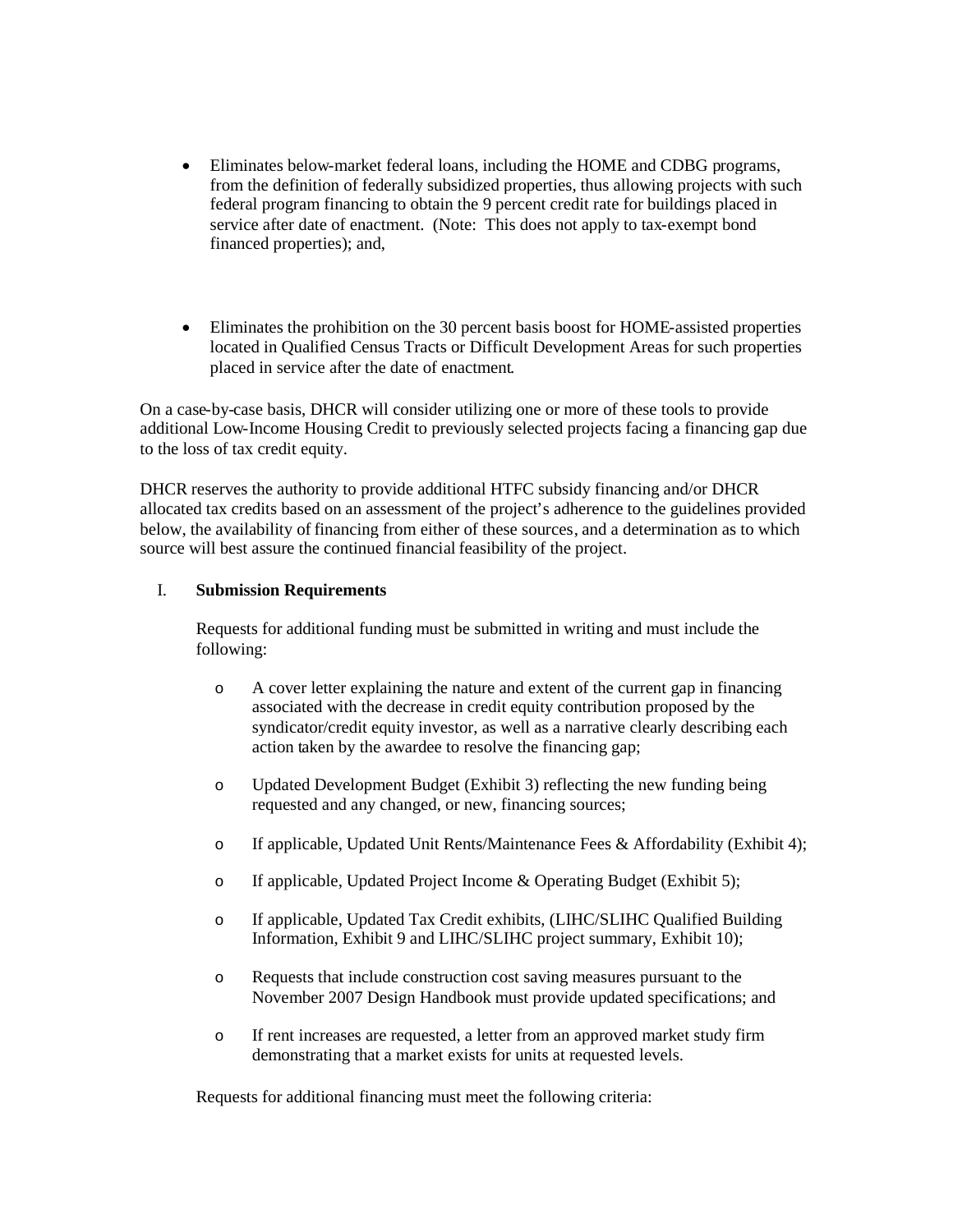- o A written request with all required documentation outlined above must be submitted to the DHCR Project Manager not less than 60 days prior to construction closing (earlier submission is highly recommended provided that other criteria have been met). DHCR will make its best effort to accommodate those projects facing more immediate funding commitment and/or reservation deadlines;
- o The request must include correspondence and other documentation (e.g., application cover letter, declination letter) evidencing that additional funding sources have been requested. Such evidence must clearly document the outcome of those requests.
- o The request must include evidence that the awardee has sought additional financing and/or improved financing terms from funding sources that were included in the awardee's original plan of financing at the time of credit reservation. Such evidence must clearly document the outcome of those requests;
- o The request must include a firm commitment or offer from the credit equity investor with the new equity contribution amount;
- o The request must provide evidence that commitments or offers have been obtained for all other sources of construction and permanent financing for the project;
- o Based on the option which would contribute more toward resolution of the project's financing gap, the request must, at a minimum, either (1) provide that any developer fees in excess of 10% of the total development cost, as defined in the commitment letter or as established at the time of reservation acceptance, be contributed back to the project by the awardee, or (2) provide a deferral of no less than one-third of the developer's fee, provided that repayment is supportable by the project's fifteen year cash flow;
- o Awardees must explore construction cost saving measures based on the updated specification requirements in the November 2007 Design Handbook and apply savings toward reducing the construction cost of the project (See Section 4: Design & Specification Requirements;
	- o Awardees should note the recent change in DHCR/HTFC's requirement for annual replacement reserve contributions to a project and explore its applicability to the specific project, since this formula has also been modified to assist project sponsors. Specifically, the annual replacement reserve contribution for non-senior projects has been reduced from .5% of total development cost less land to .5% of total construction cost, up to a maximum annual contribution of \$800 per unit;

This change may enable non-senior projects facing a funding gap to seek out additional conventional loan financing based on the availability of increased cash flow to cover the debt service payments associated with a larger loan;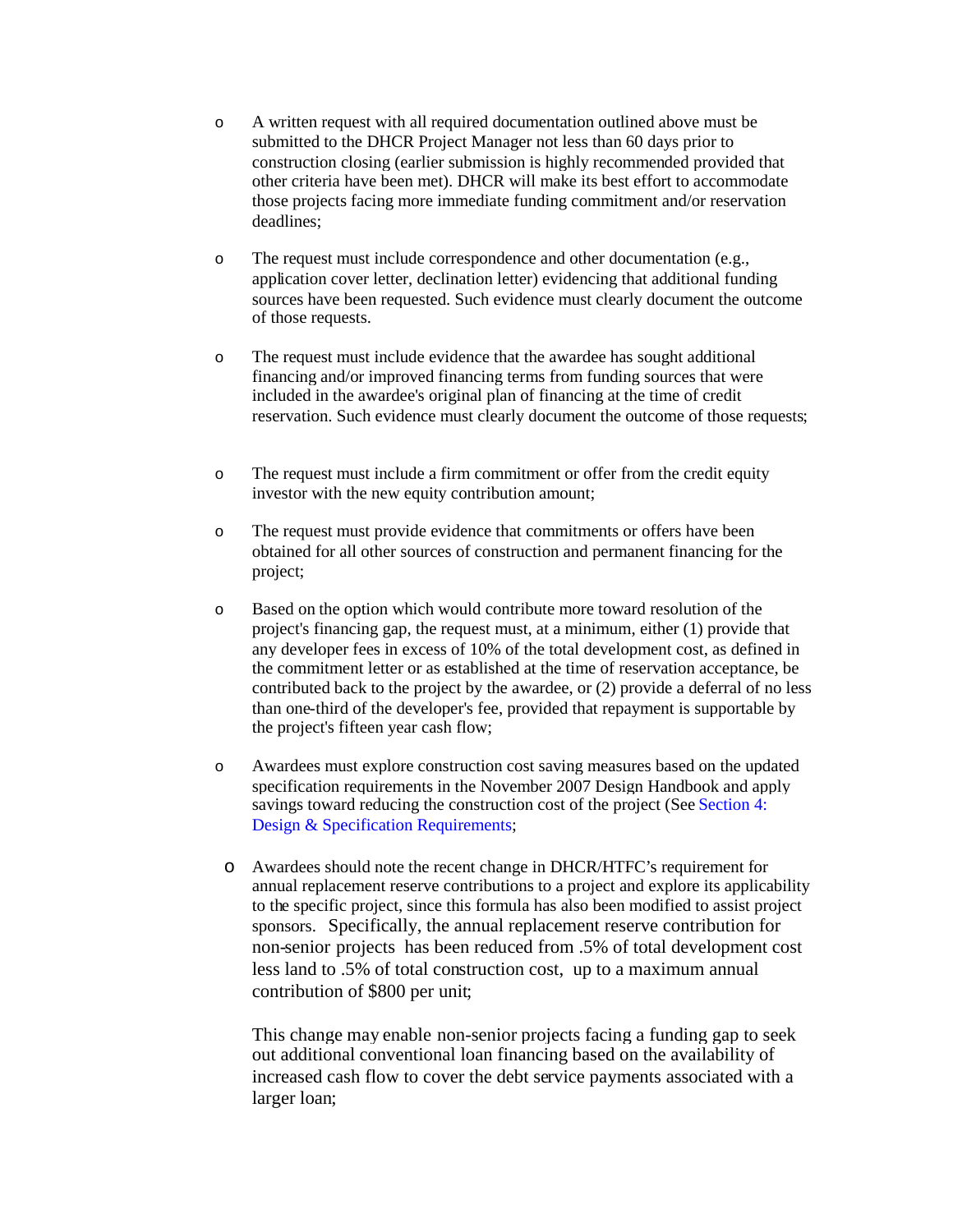- o The request must include correspondence and other documentation (e.g., application cover letter, declination letter) evidencing that the awardee has sought improved terms from builders and other members of the development team;
- o In projects in which an identity of interest exists between parties (e.g., owner and general contractor, purchaser and seller of the project site or building[s]), the request must demonstrate that development and operating cost savings resulting from these relationships have been maximized and contribute to the resolution of the project's financing gap.

#### II. **Preferences for Determination of Additional Funding**

In addition to the submission requirements set forth above, the following represent DHCR and HTFC's specific preferences in considering requests for additional funding:

- o Projects which avert the loss of affordable housing currently serving the housing needs of a population whose housing need would justify the replacement of the housing if it ceased to be available to that population;
- o Projects which request lower amounts of additional funding per unit;
- o Projects which have successfully obtained and documented the receipt of additional funds and/or improved financing terms from funding sources included in the awardees's original plan of financing at the time of reservation;
- o Projects which have successfully obtained and documented the receipt of additional financing from new funding sources;
- o Requests that include documentation demonstrating that all local governmental approvals necessary for the project to obtain a building permit and to proceed to construction are fully in place;
- o Projects which have successfully obtained better terms from builders and other members of the development team;
- o Projects which have obtained enforceable commitments from the credit equity investor and/or other financing sources;
- o Projects which identify additional development and operating cost saving measures consistent with the DHCR Capital Programs Manual and Design Handbook; and
- o Projects that have been identified as a priority by other governmental agencies as evidenced by a commitment for capital financing and/or rental/operating subsidies. This will include a consideration of the potential loss of such leveraged monies.

### III. **Additional Considerations**

In considering requests for additional funding, the DHCR and HTFC reserve the right to